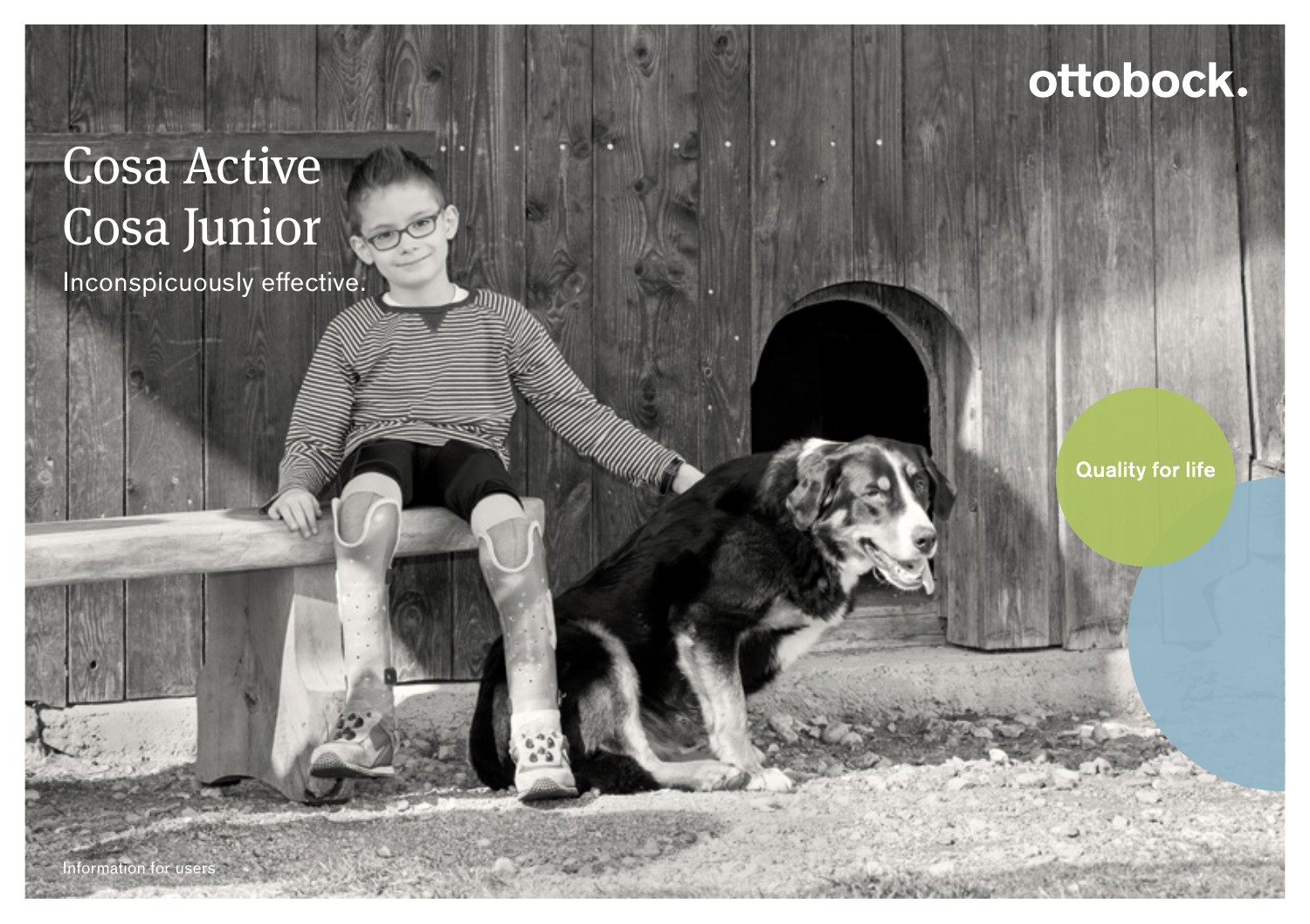

# Support for neuromuscular diseases

Whether congenital or acquired through trauma, there is often a misalignment of the hips, independent of the specific type of disability. Disorders of a spastic nature in particular often lead to increased adduction of the thighs. The result is a collision of the knee joints and the so-called scissor gait associated with this.

The gait and stance problems are due to the narrow base of support resulting from a situation where the feet are positioned close together, or even one over the other. Correction of the hips with the Cosa Active/Cosa Junior hip abduction orthosis broadens the base of support and significantly increases stability when standing and walking.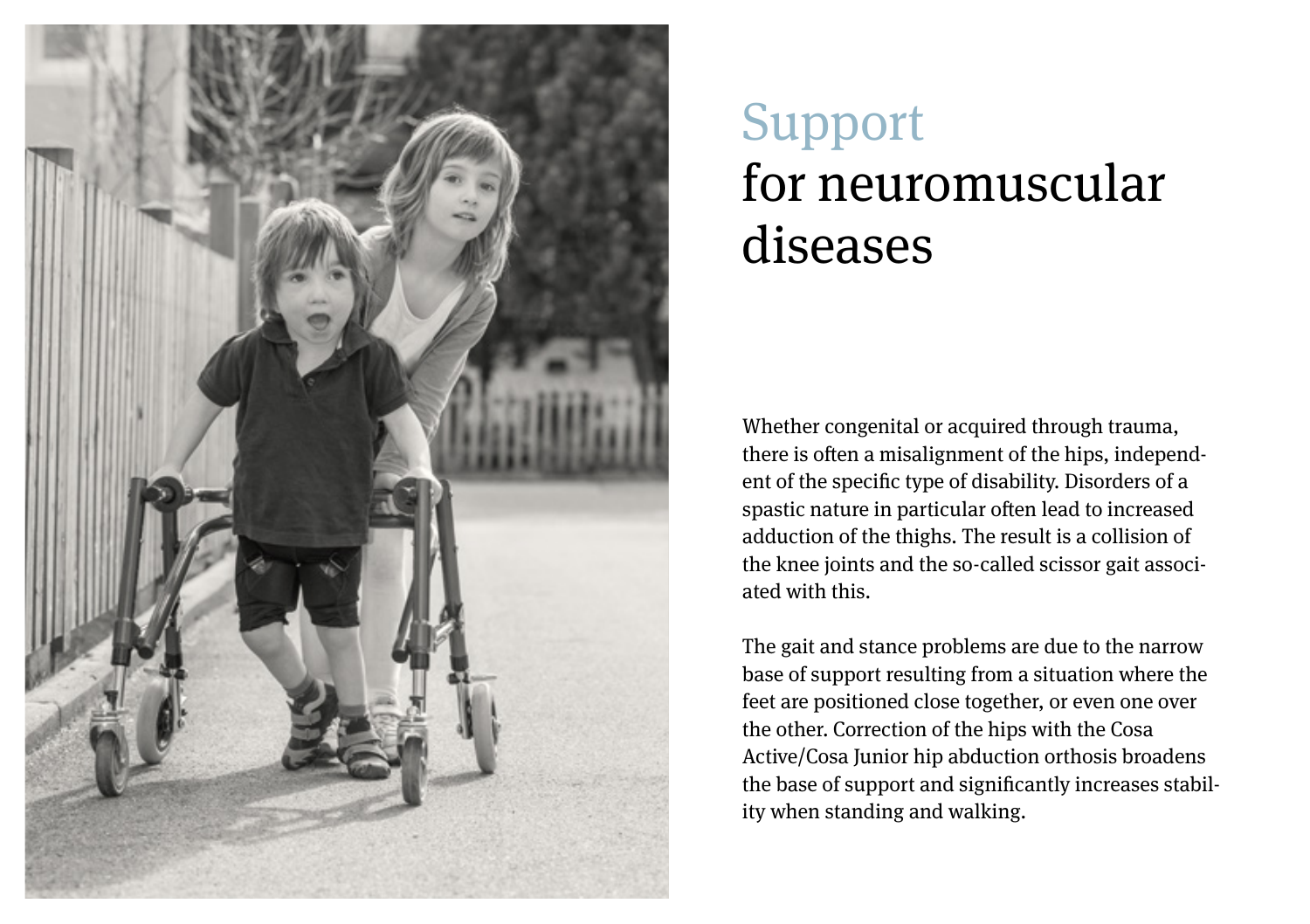

• **Without** Cosa Active • **With** Cosa Active

The function of the hip abduction orthosis is as simple as it is effective: the pads in the trousers function as spacers to allow the user to guide the legs past each other despite significant tensile force.

## **Sebastian is a satisfied Cosa Active user**

Sebastian (17) from Göttingen, Germany, has been a satisfied Cosa Active user since 2013 and can't imagine his life without the device. Due to a congenital spasticity, his legs exhibit such common symptoms as a scissor gait while walking and strong adduction while sitting. Since being first fit with the Cosa Active abduction orthosis, which he only wears during the day, Sebastian's body image has been positively affected – and not just visually.

"The pads are inserted into pockets on both sides of the Cosa Active and naturally create space, which has a positive effect on the strong pull of my legs," says the student. Besides creating a better gait pattern and a wider sitting position, it also provides better body control. "Since I'm still growing, the Cosa Active has been re-fitted several times," says the 17-year old.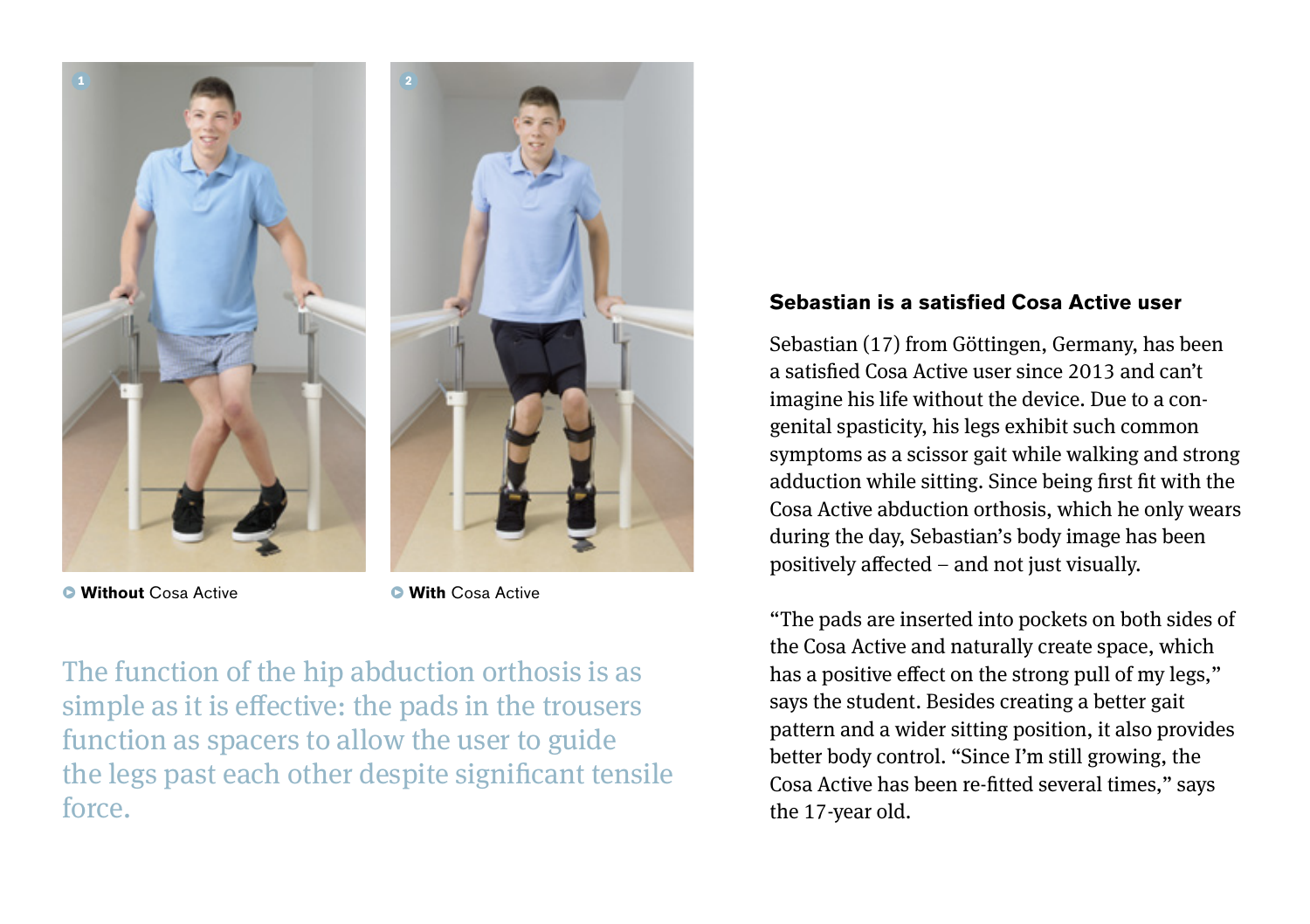## Cosa Active ∙ Cosa Junior briefly explained

Inconspicuously effective – by using special abduction pads in the area of the upper adductors, the orthosis helps you achieve an overall improvement in your gait pattern. Your mobility increases thanks to greater knee freedom. Furthermore, the reduction of the hip adduction leads to an overall improvement in trunk control and stabilises the base for standing and sitting. This wider sitting and standing base leads to greater freedom of hand movement, making it easier to eat, play, write, or use electronic devices.

The trousers can be worn separately or under longer trousers. To achieve an optimal fit and the best orthotic effect possible, your orthotist will make custom adjustments to the orthosis, for example grinding the abduction pads or sewing the individually positionable straps in place.

The Cosa Active/Junior starter set contains 2 pairs of trousers for changing and washing and 1 set of pads.



Adduction: pulling a body part in Abduction: splaying a body part out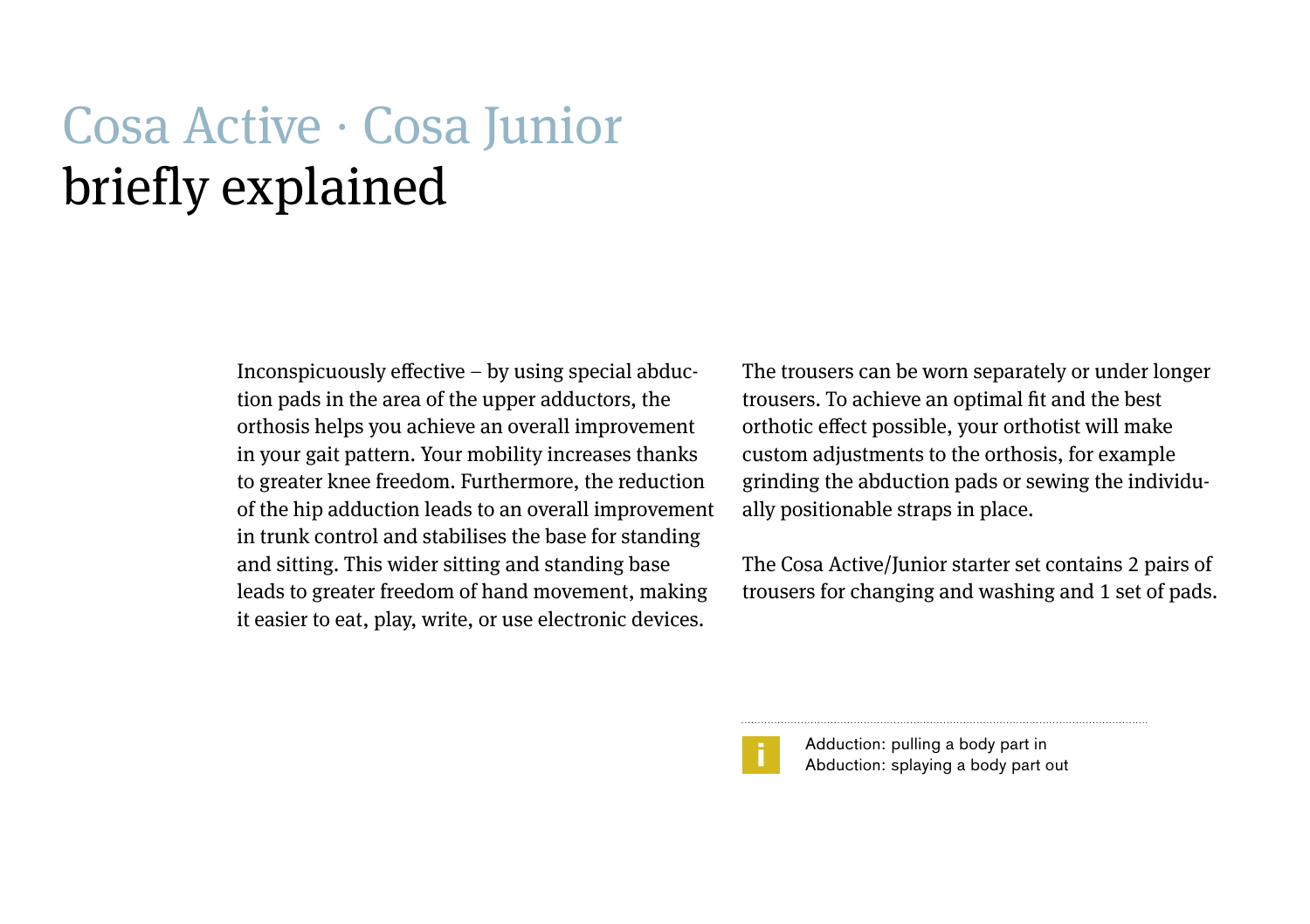**Abduction pads in area of upper**  **Individually positionable straps can be sewn in place**

**Soft, breathable material**



**•** Sewn pockets make it simple to remove the pads



• Zipper makes it easy to put on and take off (Cosa Active)

> The name "Cosa" is derived from "Coxa soft abduction"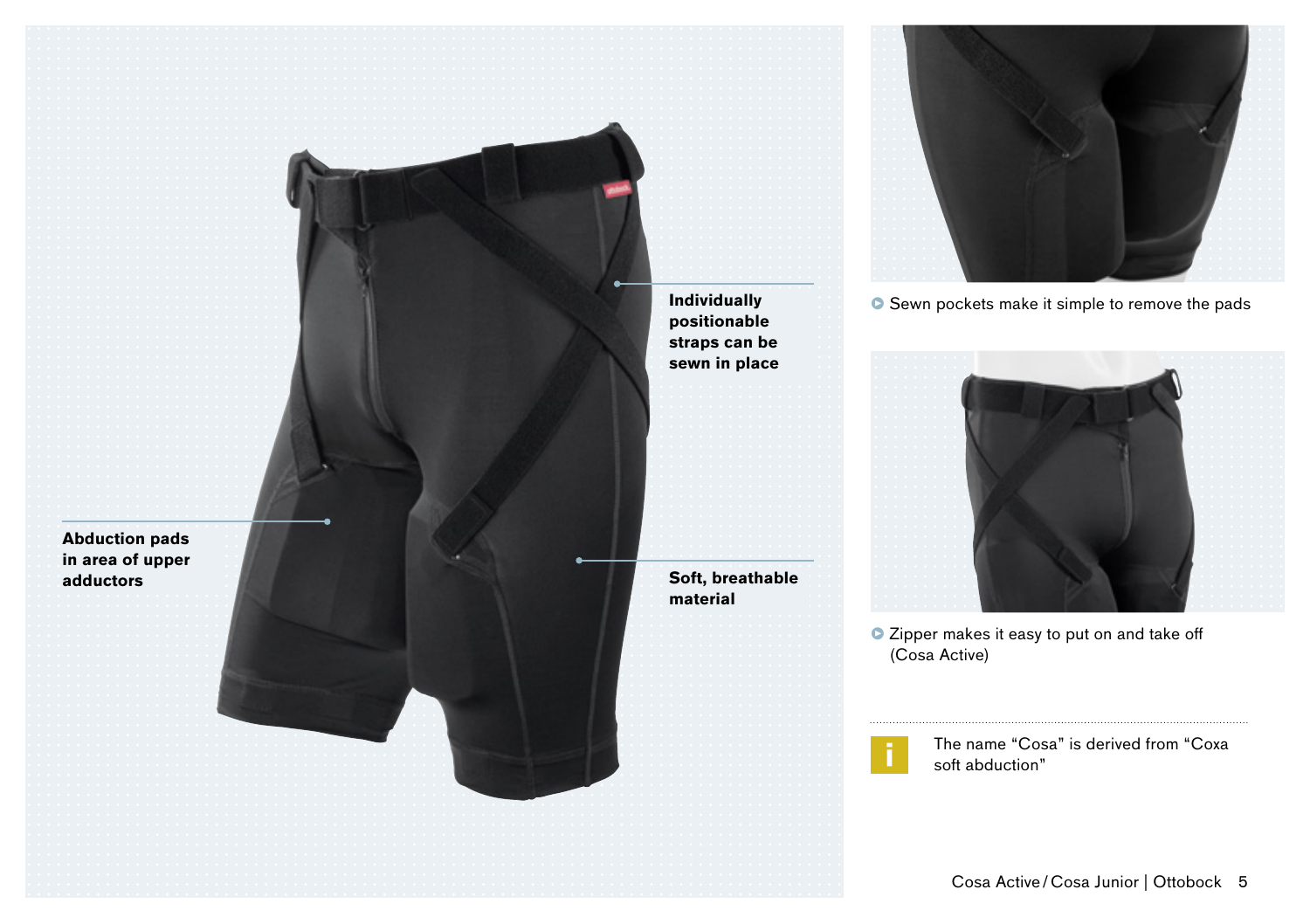

The Cosa hip abduction orthosis line from Ottobock includes the Cosa Junior, for children up to children's size 116, and the Cosa Active, for children size 128 and above and adults. The mechanism of action, functional principle and external appearance of both orthoses are identical.

Unlike the Cosa Junior, the Cosa Active has a zipper and is available in sizes from children's size 128 to unisex size L (women's 46 and men's 54). Your orthotist will be happy to advise you!

#### **Size chart**

|                         |    | $\text{Cosa}\$ Junior 28 $\text{L}100=$ * |     | Cosa Active $28L101 =$ * |     |     |                                                                                |                                  |            |                                                      |            |
|-------------------------|----|-------------------------------------------|-----|--------------------------|-----|-----|--------------------------------------------------------------------------------|----------------------------------|------------|------------------------------------------------------|------------|
| <b>Size</b>             | 80 | 92                                        | 104 | 116                      | 128 | 140 | 152                                                                            |                                  |            |                                                      |            |
| <b>Standard sizing</b>  | 80 | 92                                        | 104 | 116                      | 128 | 140 | 152                                                                            | 164<br>Women 34<br><b>Men 42</b> | Men 44, 46 | Women 36, 38 Women 40, 42 Women 44, 46<br>Men 48, 50 | Men 52, 54 |
| <b>Body height (cm)</b> |    |                                           |     |                          |     |     | $74 - 86 = 86 - 98 = 98 - 110 = 110 - 122 = 122 - 134 = 134 - 146 = 146 - 158$ | 158 – 170                        |            |                                                      |            |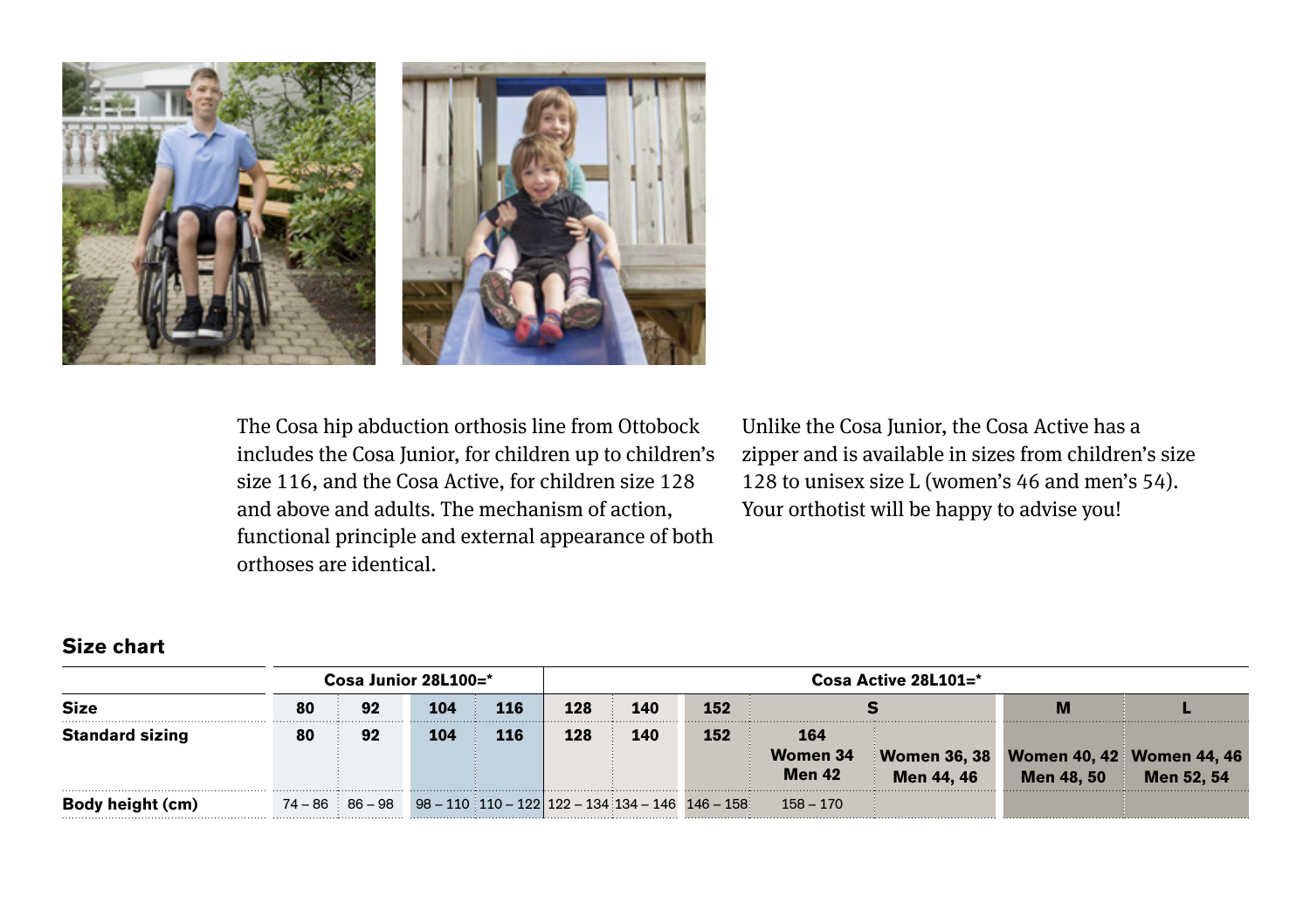## Frequently asked questions and answers

## **Can the Cosa Active/Junior also be worn under normal clothing?**

Yes, that is no problem under normal trousers, for example.

### **How is Cosa Active/Junior cleaned?**

The individual abduction pads are removable, so the trousers can be washed in a washing machine at up to 40°C. The starter set contains two pairs of trousers for changing and washing.

### **Can leg orthoses continue to be worn?**

Wearing ankle foot orthoses can complement the function of the Cosa Active/Junior for improving the gait pattern. Therefore, it is possible to continue to wear ankle foot orthoses, but they should be checked by an orthotist to ensure a good overall fitting.





The Cosa Active/Junior is available from your orthotist. He or she will adapt the orthosis to your individual needs.